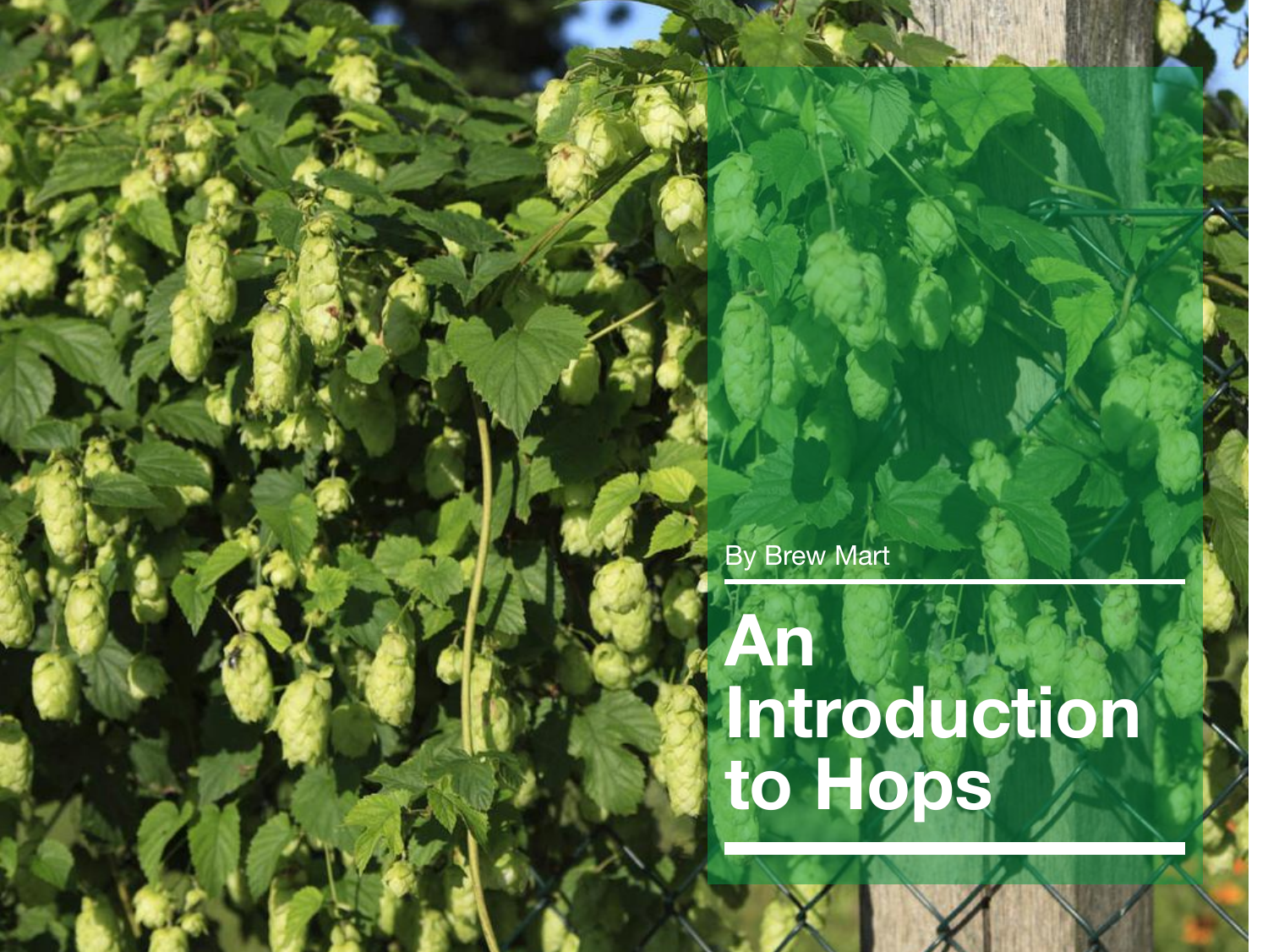### **Contents**



What Are Hops?



What Are Hops Used For?



How are Hops Used?



Common Hops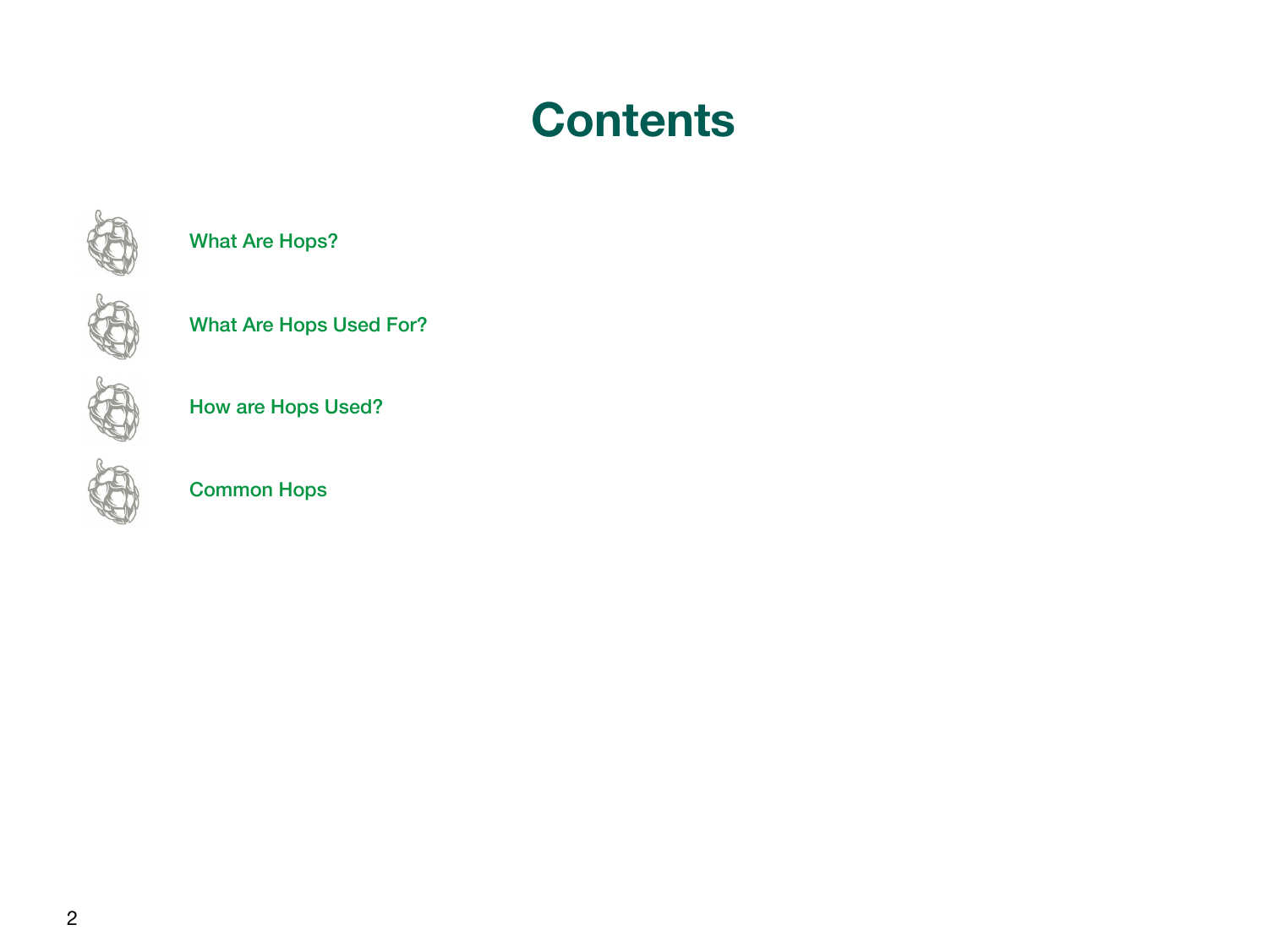## **What Are Hops?**

**Hops are little conical flowers from the hop vine. They contain essential oils that can be used to add flavour and bitterness to beers and lagers.** 

Hops are bred and farmed across the western world. Each year they are harvested, dried and packed into sealed containers to keep fresh. They can then be distributed around the world for home brewers and breweries alike, to make their favourite beers with.

A dried hop flower has numerous properties. The main properties wanted by brewers are found in the lupulin gland. The lupulin gland contains the oil resins which confer bitterness, antimicrobial properties plus the aroma and flavour. The alpha acid in the lupulin imparts the bitterness. Lupulin is a stiff oily substance that is sticky to the touch. Within the plant kingdom, lupulin has unique and complex chemistry. It is comprised of several volatile oils, which formulate the flavours used in beer.

These oils and acids are what provide a wide range of aromas and flavours from hops. Research into this field is constantly developing. Researchers quickly found hundreds of different compounds and continue to find and develop more.

Hop Flavours and aromas, develop and change during the latter stages of growth, through harvesting, kilning and storage. Hop aromas in finished beer also change as beer ages. There are no single formulas for flavouring with hops. Brewers often ask for a chart or checklist that matches oils with flavours. Apparently, it is not that simple. Since the 60's much effort and research has gone into identifying the compound responsible for "hoppy" beer, without success. In 1992 Blitz-Weinhard Brewing concluded, "Hoppy aroma is probably not attributable to a single component but rather to the synergistic effect of several compounds."

The development and definition of "hoppy character" have never been clear. With the continuing development of new hop strains providing a greater

range of aromas and flavours, with greater variations in intensity, there has never been a more difficult time to isolate "hoppy character." However, this has not stopped the beer makers in their craft. Many credit American "craft" brewers for driving interest in the new aromas and flavours commonly found in American IPA's. I don't believe it is a coincidence that many of these new aromas and flavours came from newly developed American hops. and I am quite pleased that this has prompted a response from UK growers and others to continue the development. Long live Hops! :)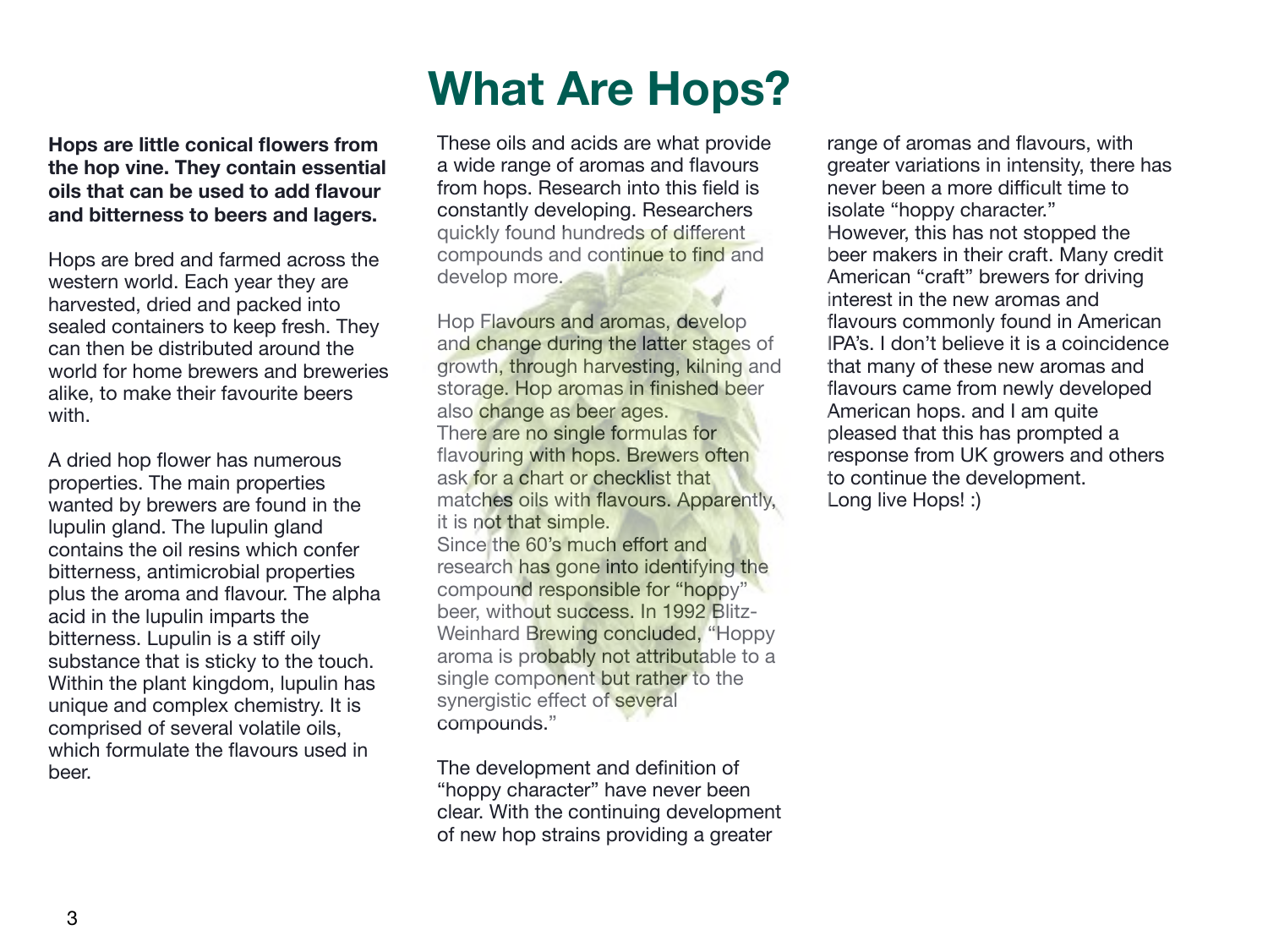### **What Are Hops Used For?**

#### **Hops are primarily used for adding aromas or bitterness to beers and lagers.**

In For the Love of Hops they provide a concise list of seven positive attributes hops contribute in brewing;

- **Bitterness**
- Aroma
- Flavour (a combination of aroma and taste)
- Mouthfeel
- Foam & Lacing
- Flavour stability
- Anti-microbial, inhibiting the growth of organisms that damage the flavour and appearance of beers.

According to Wikipedia "The first documented use of hops in beer is from the 9th century, though Hildegard of Bingen, 300 years later, is often cited as the earliest documented source." before this people used spices and herbs to flavour beers. The British Hop foundation states "In those early days, the sole reason for using hops was to preserve the beer in good condition: the bittering effect was reluctantly accepted by Englishmen."

Hops were also essential in getting beer to British troops in India. Imperial or India Pale Ales (IPA's) are characteristically heavily hopped with high alcohol content, so the beer could survive the trip to India. Hops having an antimicrobial quality and alcohol being a sterilant.

With modern refrigeration and transportation, hops are no longer required for preserving the beer. Today, they are primarily used for adding flavour, aroma, and bitterness. Adding depth and complexity to beers, and allowing brewers to explore and express their craft with greater variety and technique.

Hops can broadly be divided into three categories. Bittering, Aroma and Dual Purpose. This is mainly based on the Alpha acid percentage. 0-5% is typically aroma hops 5-10% dualpurpose and 10% plus bittering hops. This is because the high alpha acid hops are more efficient at bittering. The low alpha acid hops do not bitter efficiently.

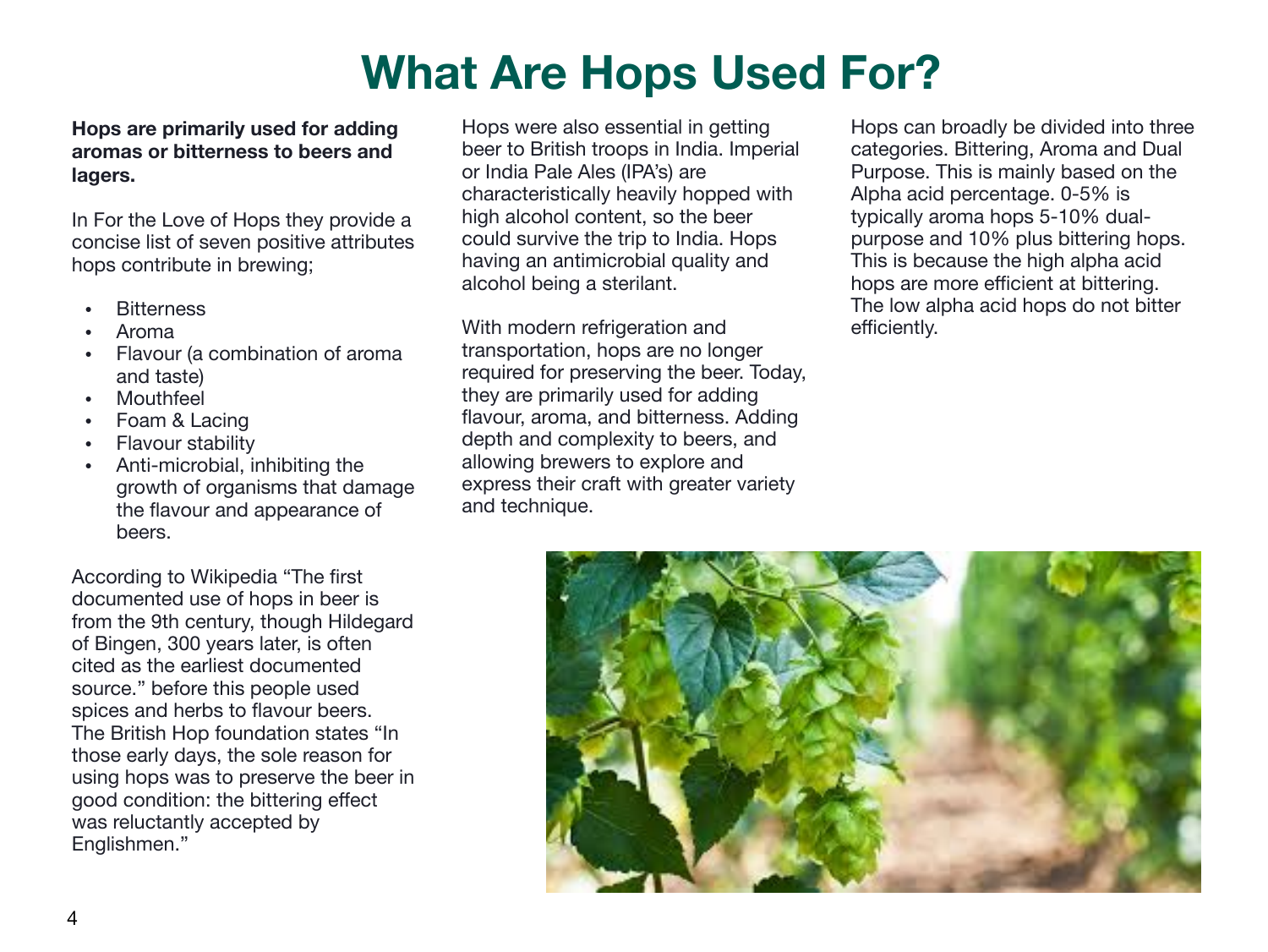### **How are Hops Used?**

**Hops can be used at 5 different stages in the brewing process, to attain 5 separate effects on the beer. The severity of the effect can be adapted by increasing or decreasing the amount of hops used, or the time the hops are in situ.**

#### **Mash Hopping**

Mash hopping is where the hops are added directly to the mash tun. The hops are usually placed on top of the grain bed during sparging. This method provides a better overall balance and character to the beer, and almost no bitterness. Which makes it very good for milds, stouts, etc, but not so good for IPA's

Mash hopping is seldom used today, primarily because it requires a comparatively large quantity of hops, for a minimal addition of flavour. Because the hops are never boiled, no alpha acids are released, meaning minimal or no bittering takes place, and most of the flavours of the essential oils are lost in the boil.

#### **First Wort Hopping**

First wort hopping is where the hops are added to the boil at the start of the lautering process. The hops remain in the mash during the boil, enabling the alpha acids to be released, contributing "hoppy" bitterness.

#### **Bitter Hopping**

Bittering Hops are hops added at the boiling stage. Depending on the level of bittering required, brewers will adapt the hop variety, the quantity of hops and the time the hops are

in the boil. The higher the alpha acid content, the more hops, and the longer they are left in the boil, the more bitterness will be imparted.

#### **Late Hopping**

Late hopping is where the hops are added in the last 5-15 minutes of the boil. Though late hopping will add a small amount of bitterness to the beer, the primary purpose for late hopping is to add aroma and flavour from the essential oils. The effects of these essential oils are lost if boiled for too long. Depending on the hop/oils in question, these oils can be boiled off in 10-20 minutes. That is why they are added at the end of the boil.

#### **Dry Hopping**

Dry hopping is done after the beer has fermented. Hops are added to the beer either in the fermenter or keg and left for a period of days or weeks, depending on the strength of the hop character required. No bitterness is added by dry hopping, only aroma, and flavour from the essential oils. Again the intensity can be increased by the quantity of hops used and the length of time they are used.

There are also different types of equipment that can be used to add hoppy character, like the Hop Back and the HOPNIK

According to Stan Hieronymus, the author of For the Love of Hops, All 35 breweries of the Rock Bottom Breweries group made the same beer, an IPA, but varied the time and manner of the hop addition. "The exercise provided brewers with a better understanding of the

impact of different hopping schemes." "Each beer received the same significant hop dose for 90 minutes and 30 minutes. Breweries then followed one of four procedures.

- 1. added one pound of Amarillo per barrel at the end of the boil, with 50 minutes of post-boil residence.
- 2. Added one pound Amarillo per barrel at end of the boil, 80 minutes post boil residence.
- 3. Added 1/2 a pound of Amarillo per barrel at the end of the boil, with 80 minutes post boil residence, and 1/2 pound per barrel as dry hops.
- 4. Dry-hopped with one pound of Amarillo per barrel, with no additional kettle addition.

A sensory panel that included 34 experienced tasters later evaluated the beers based on seven characteristics: perceived bitterness, the intensity of hop aroma, the intensity of hop flavour, malt character, citrus notes, fruity notes, and grassy-vegetal notes. In Assessing the results the brewery cautioned that these were intensely hoppy beers and that amarillo is a very distinctive hop. Nonetheless, the results were statistically significant and resulted in several conclusions: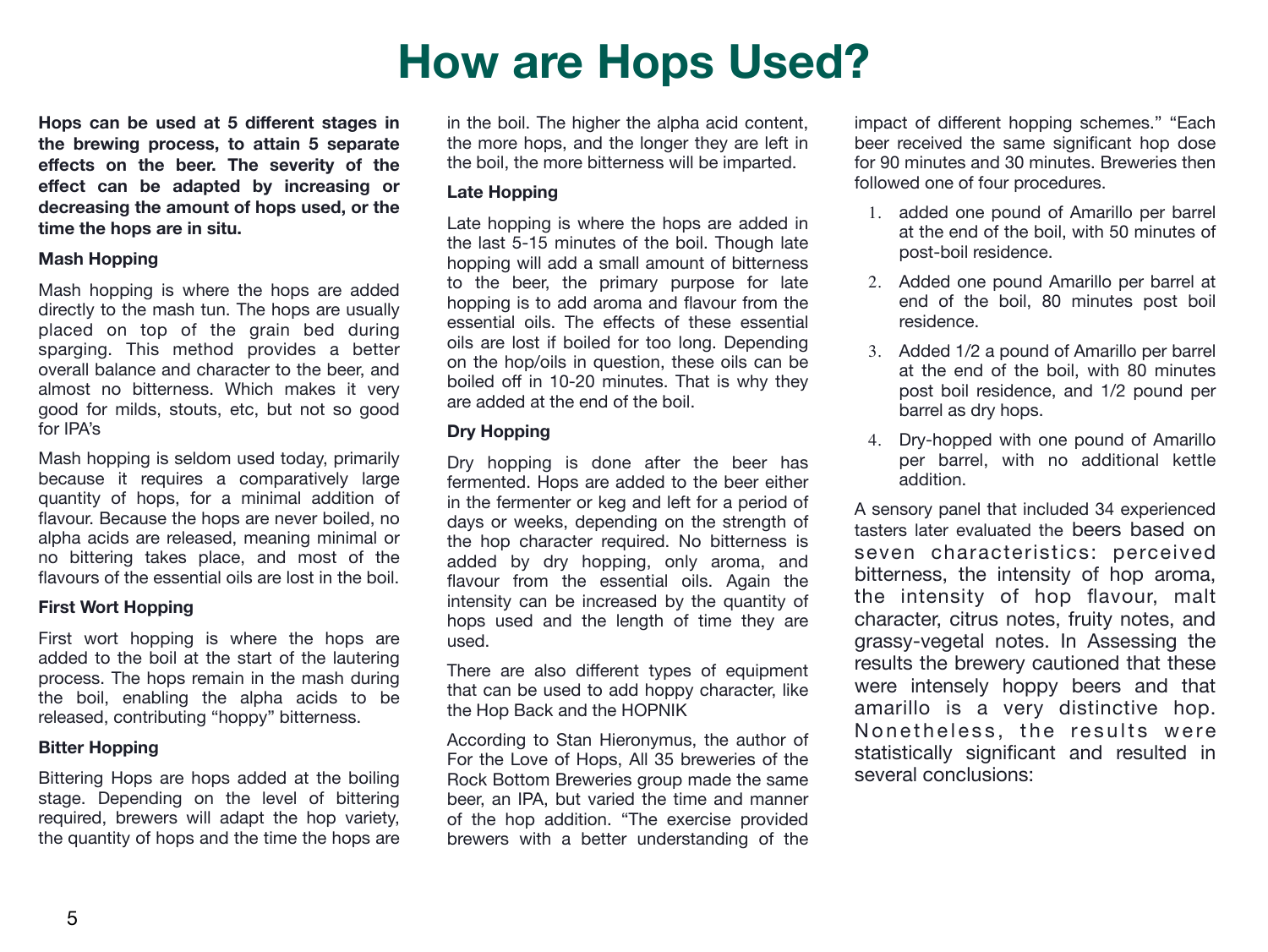Longer post-boil residence (procedure 2) resulted in more hop flavour, aroma, and perceived bitterness than shorter.

- Longer post-boil residence resulted in more hop flavour than dry hopping, and that hop flavour is best developed in the kettle.
- There was no apparent relationship between measured bitterness and hop flavour or hop aroma. "this result also brought into question the usefulness of using IBU as a method of measuring the hop character of very hoppy, IPA-style beers."
- A combination of late hopping and dry hopping (procedure 3) resulted in greater hop aroma than longer late hopping. However, it appeared there was a diminishing return for additional quantities used in dry hopping.

Little wonder dry hopping has become so important at many breweries."

The utilisation chart opposite, based on a chart by Glenn Tinseth, has been a useful guide for home-brewers for nearly 20 years.